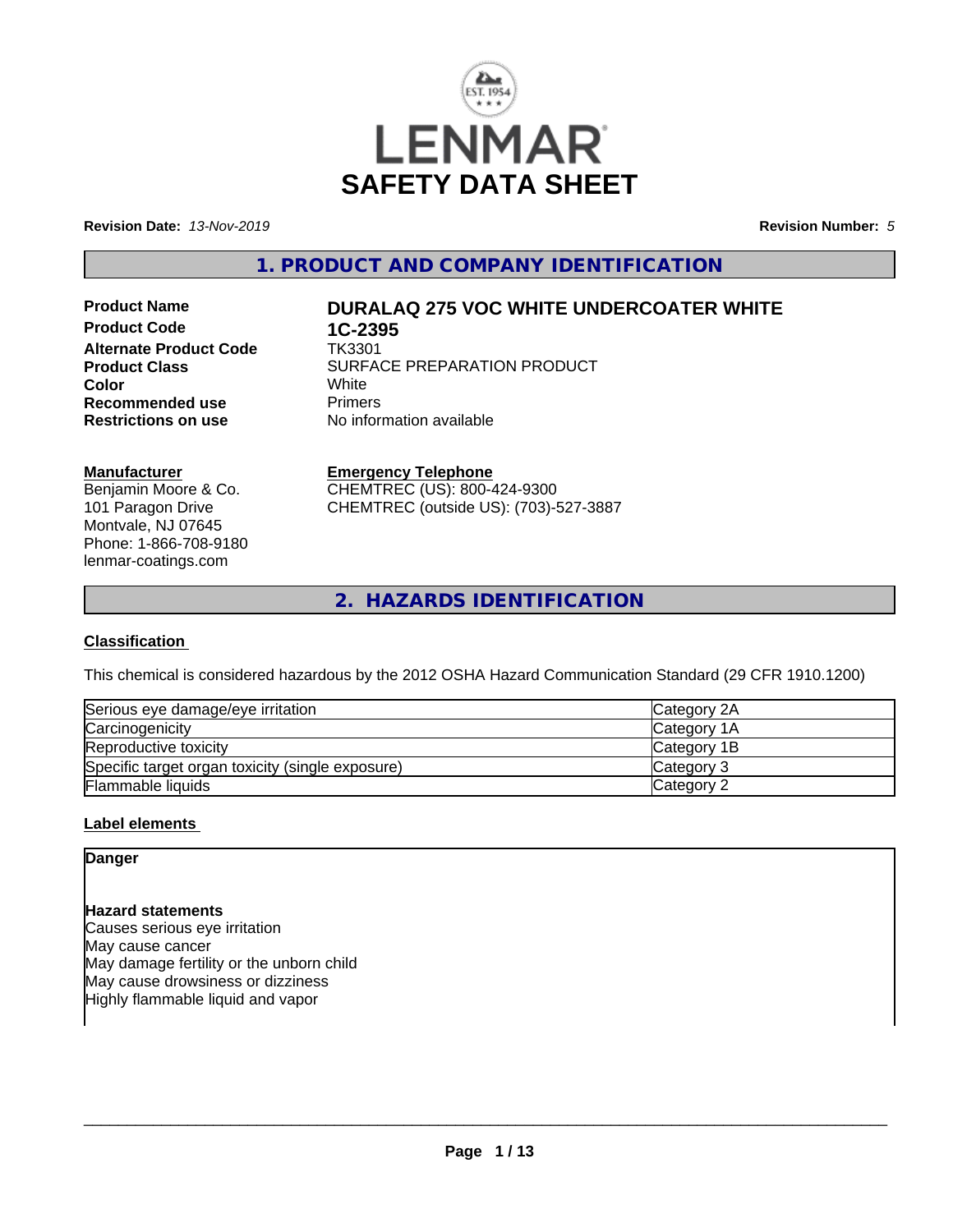### 1C-2395 - **DURALAQ 275 VOC WHITE UNDERCOATER WHITE**



**Appearance** liquid

**Odor** solvent

# **Precautionary Statements - Prevention**

Obtain special instructions before use Do not handle until all safety precautions have been read and understood Use personal protective equipment as required Wash face, hands and any exposed skin thoroughly after handling Wear eye/face protection Avoid breathing dust/fume/gas/mist/vapors/spray Use only outdoors or in a well-ventilated area Keep away from heat, hot surfaces, sparks, open flames and other ignition sources. No smoking Keep container tightly closed Ground/bond container and receiving equipment Use explosion-proof electrical/ventilating/lighting/equipment Use only non-sparking tools Take precautionary measures against static discharge Keep cool

# **Precautionary Statements - Response**

IF exposed or concerned: Get medical advice/attention **Eyes**

IF IN EYES: Rinse cautiously with water for several minutes. Remove contact lenses, if present and easy to do. Continue rinsing

If eye irritation persists: Get medical advice/attention

# **Skin**

IF ON SKIN (or hair): Remove/Take off immediately all contaminated clothing. Rinse skin with water/shower **Inhalation**

IF INHALED: Remove victim to fresh air and keep at rest in a position comfortable for breathing

## **Fire**

In case of fire: Use CO2, dry chemical, or foam for extinction

# **Precautionary Statements - Storage**

Store locked up Store in a well-ventilated place. Keep container tightly closed

# **Precautionary Statements - Disposal**

Dispose of contents/container to an approved waste disposal plant

# **Hazards not otherwise classified (HNOC)**

Not applicable

# **Other information**

No information available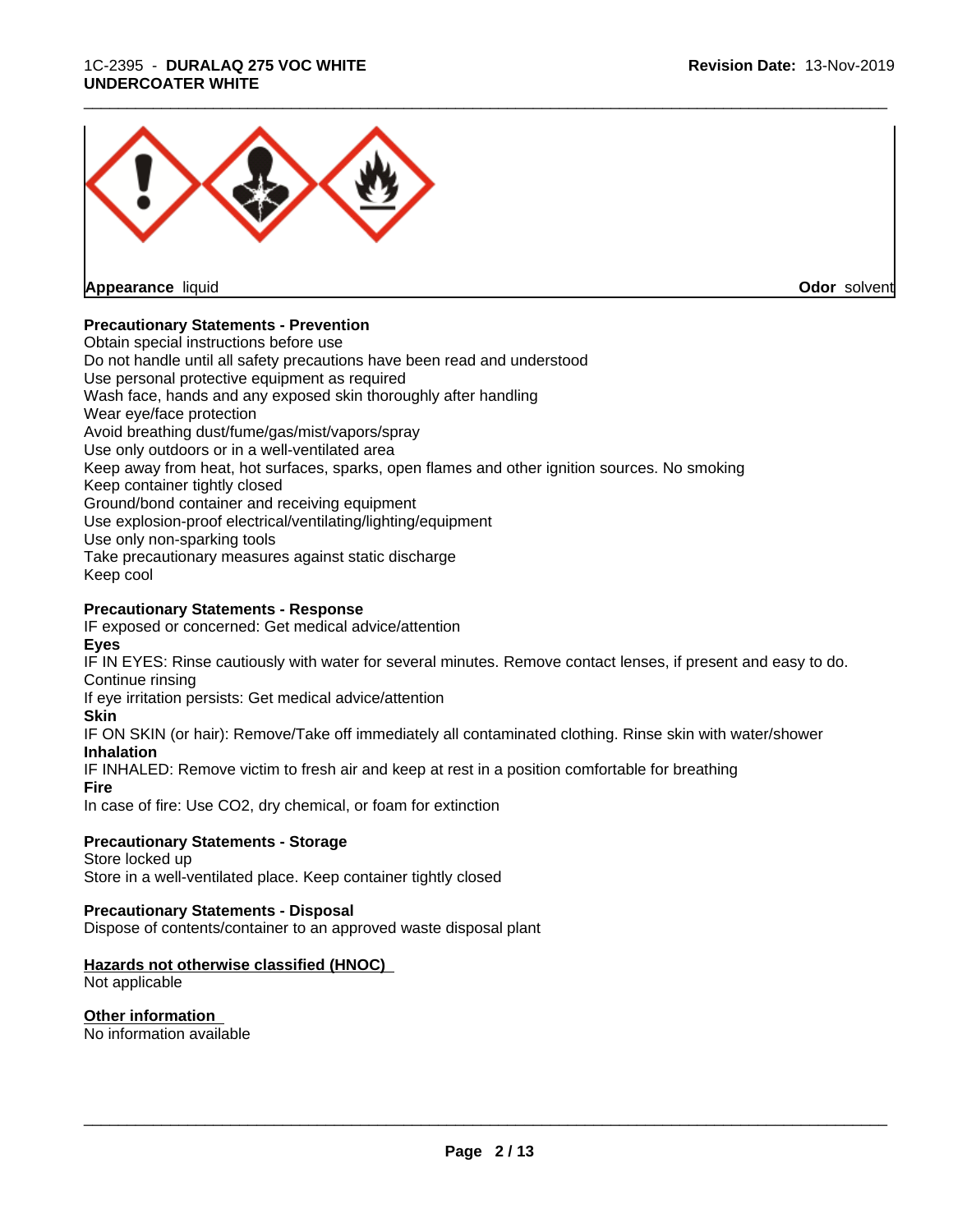# **3. COMPOSITION INFORMATION ON COMPONENTS**

\_\_\_\_\_\_\_\_\_\_\_\_\_\_\_\_\_\_\_\_\_\_\_\_\_\_\_\_\_\_\_\_\_\_\_\_\_\_\_\_\_\_\_\_\_\_\_\_\_\_\_\_\_\_\_\_\_\_\_\_\_\_\_\_\_\_\_\_\_\_\_\_\_\_\_\_\_\_\_\_\_\_\_\_\_\_\_\_\_\_\_\_\_

| <b>Chemical name</b>    | CAS No.        | Weight-%    |
|-------------------------|----------------|-------------|
| Acetone                 | 67-64-1        | $35 - 40$   |
| Talc                    | 14807-96-6     | $20 - 25$   |
| Titanium dioxide        | 13463-67-7     | $10 - 15$   |
| cellulose, nitrate      | 9004-70-0      | $5 - 10$    |
| 2-Heptanone             | 110-43-0       | 1 - 5       |
| Isopropyl alcohol       | 67-63-0        | 1 - 5       |
| n-Butyl acetate         | 123-86-4       | 1 - 5       |
| Butyl benzyl phthalate  | 85-68-7        | $1 - 5$     |
| Soybean oil, epoxidized | 8013-07-8      | $1 - 5$     |
| 2-Butoxyethanol         | 111-76-2       | $0.1 - 0.5$ |
| Toluene                 | 108-88-3       | $0.1 - 0.5$ |
| Silica, crystalline     | 14808-60-7     | $0.1 - 0.5$ |
| Ethyl benzene           | $100 - 41 - 4$ | $0.1 - 0.5$ |

# **4. FIRST AID MEASURES**

#### **Description of first aid measures**

| <b>General Advice</b>                            | If symptoms persist, call a physician. Show this safety data sheet to the doctor in<br>attendance.                                                                                                                      |
|--------------------------------------------------|-------------------------------------------------------------------------------------------------------------------------------------------------------------------------------------------------------------------------|
| <b>Eye Contact</b>                               | Immediately flush with plenty of water. After initial flushing, remove any contact<br>lenses and continue flushing for at least 15 minutes. Keep eye wide open while<br>rinsing. If symptoms persist, call a physician. |
| <b>Skin Contact</b>                              | Wash off immediately with soap and plenty of water removing all contaminated<br>clothes and shoes. If skin irritation persists, call a physician.                                                                       |
| <b>Inhalation</b>                                | Move to fresh air. If symptoms persist, call a physician.<br>If not breathing, give artificial respiration. Call a physician immediately.                                                                               |
| Ingestion                                        | Clean mouth with water and afterwards drink plenty of water. Do not induce<br>vomiting without medical advice. Never give anything by mouth to an unconscious<br>person. Consult a physician.                           |
| <b>Protection Of First-Aiders</b>                | Use personal protective equipment.                                                                                                                                                                                      |
| <b>Most Important</b><br><b>Symptoms/Effects</b> | No information available.                                                                                                                                                                                               |
| <b>Notes To Physician</b>                        | Treat symptomatically.                                                                                                                                                                                                  |
|                                                  | 5. FIRE-FIGHTING MEASURES                                                                                                                                                                                               |
| <b>Flammable Properties</b>                      | Vapors may travel considerable distance to a source of<br>ignition and flash back. Vapors may cause flash fire                                                                                                          |

ignition and flash back. Vapors may cause flash fire. **Suitable Extinguishing Media** Foam, dry powder or water. Use extinguishing measures

that are appropriate to local circumstances and the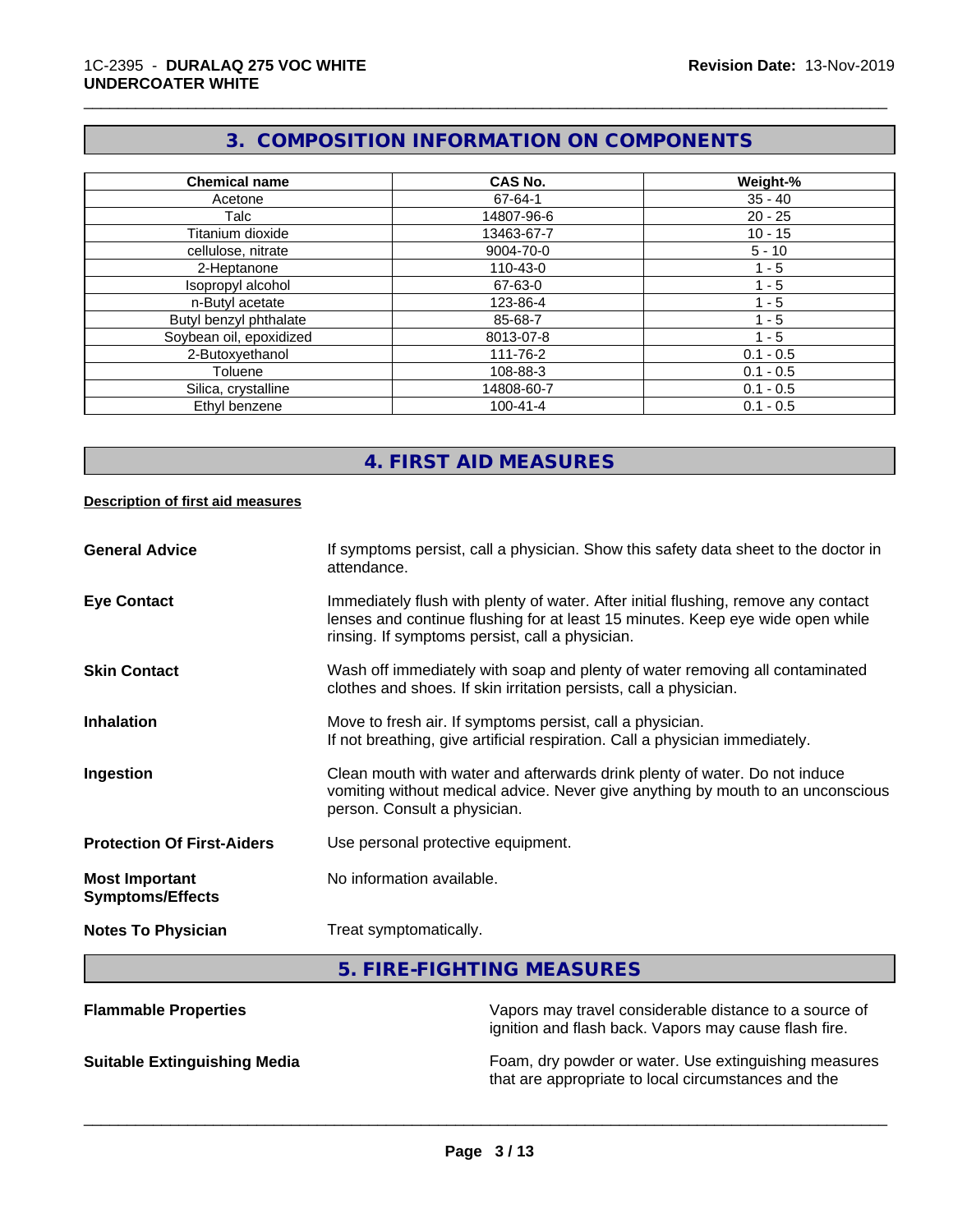|                                                                                  | surrounding environment.                                                                                                                                                                                                                                                                       |
|----------------------------------------------------------------------------------|------------------------------------------------------------------------------------------------------------------------------------------------------------------------------------------------------------------------------------------------------------------------------------------------|
| Protective equipment and precautions for firefighters                            | As in any fire, wear self-contained breathing apparatus<br>pressure-demand, MSHA/NIOSH (approved or equivalent)<br>and full protective gear.                                                                                                                                                   |
| <b>Hazardous combustion products</b>                                             | Burning may result in carbon dioxide, carbon monoxide<br>and other combustion products of varying composition<br>which may be toxic and/or irritating.                                                                                                                                         |
| <b>Specific Hazards Arising From The Chemical</b>                                | Flammable. Flash back possible over considerable<br>distance. Keep product and empty container away from<br>heat and sources of ignition. Closed containers may<br>rupture if exposed to fire or extreme heat. Thermal<br>decomposition can lead to release of irritating gases and<br>vapors. |
| Sensitivity to mechanical impact                                                 | No                                                                                                                                                                                                                                                                                             |
| Sensitivity to static discharge                                                  | Yes                                                                                                                                                                                                                                                                                            |
| <b>Flash Point Data</b><br>Flash point (°F)<br>Flash Point (°C)<br><b>Method</b> | 3.0<br>$-16.1$<br><b>PMCC</b>                                                                                                                                                                                                                                                                  |
| <b>Flammability Limits In Air</b>                                                |                                                                                                                                                                                                                                                                                                |
| Lower flammability limit:<br><b>Upper flammability limit:</b>                    | Not available<br>Not available                                                                                                                                                                                                                                                                 |
| Health: 2<br>Flammability: 3<br><b>NFPA</b>                                      | <b>Instability: 0</b><br><b>Special: Not Applicable</b>                                                                                                                                                                                                                                        |
| <b>NFPA Legend</b><br>0 - Not Hazardous<br>1 - Slightly                          |                                                                                                                                                                                                                                                                                                |

2 - Moderate

- 3 High
- 4 Severe

*The ratings assigned are only suggested ratings, the contractor/employer has ultimate responsibilities for NFPA ratings where this system is used.*

*Additional information regarding the NFPA rating system is available from the National Fire Protection Agency (NFPA) at www.nfpa.org.*

# **6. ACCIDENTAL RELEASE MEASURES**

| <b>Personal Precautions</b> | Remove all sources of ignition. Take precautions to prevent flashback. Ground<br>and bond all containers and handling equipment. Take precautionary measures<br>against static discharges. Ensure adequate ventilation. Avoid contact with skin,<br>eyes and clothing. Use personal protective equipment. |
|-----------------------------|-----------------------------------------------------------------------------------------------------------------------------------------------------------------------------------------------------------------------------------------------------------------------------------------------------------|
| <b>Other Information</b>    | Prevent further leakage or spillage if safe to do so. Do not allow material to<br>contaminate ground water system. Prevent product from entering drains. Do not<br>flush into surface water or sanitary sewer system. Local authorities should be                                                         |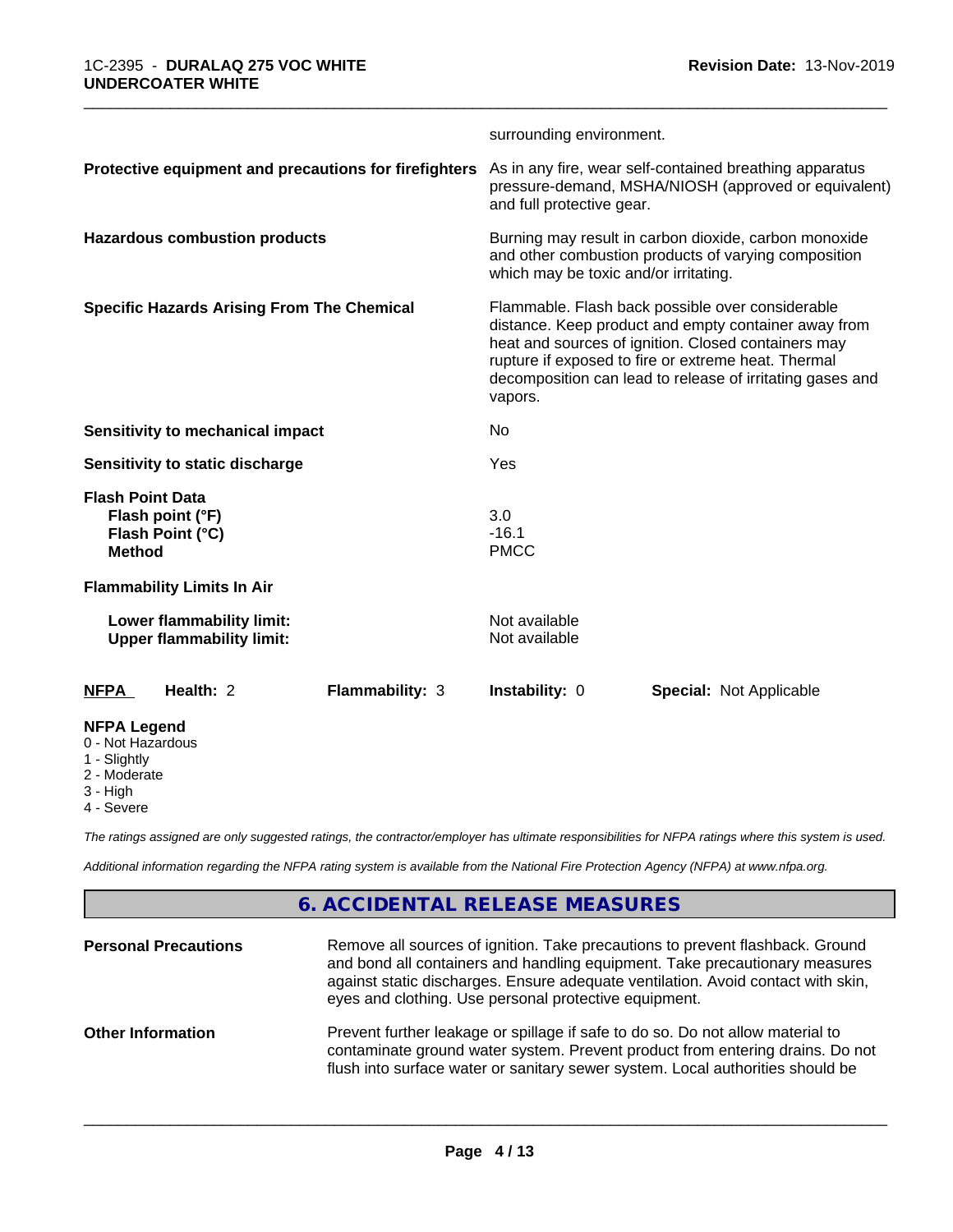|                                  | advised if significant spillages cannot be contained.                                                                                                                                                                                                                                                                                                                                                                                          |
|----------------------------------|------------------------------------------------------------------------------------------------------------------------------------------------------------------------------------------------------------------------------------------------------------------------------------------------------------------------------------------------------------------------------------------------------------------------------------------------|
| <b>Environmental precautions</b> | See Section 12 for additional Ecological Information.                                                                                                                                                                                                                                                                                                                                                                                          |
| <b>Methods for Cleaning Up</b>   | Dam up. Soak up with inert absorbent material. Use a non-sparking or explosion<br>proof means to transfer material to a sealed, appropriate container for disposal.<br>Clean contaminated surface thoroughly.                                                                                                                                                                                                                                  |
|                                  | 7. HANDLING AND STORAGE                                                                                                                                                                                                                                                                                                                                                                                                                        |
| <b>Handling</b>                  | Avoid contact with skin, eyes and clothing. Wear personal protective equipment.<br>Do not breathe vapors or spray mist. Use only in ventilated areas. Prevent vapor<br>build-up by providing adequate ventilation during and after use.                                                                                                                                                                                                        |
|                                  | Take precautionary measures against static discharges. To avoid ignition of<br>vapors by static electricity discharge, all metal parts of the equipment must be<br>grounded. Keep away from heat, sparks and flame. Do not smoke. Extinguish all<br>flames and pilot lights, and turn off stoves, heaters, electric motors and other<br>sources of ignition during use and until all vapors are gone. Ignition and/or flash<br>back may occur. |
| <b>Storage</b>                   | Keep containers tightly closed in a dry, cool and well-ventilated place. Keep away<br>from heat. Keep away from open flames, hot surfaces and sources of ignition.<br>Keep in properly labeled containers. Keep out of the reach of children.                                                                                                                                                                                                  |
| <b>Incompatible Materials</b>    | Incompatible with strong acids and bases and strong oxidizing agents.                                                                                                                                                                                                                                                                                                                                                                          |
|                                  | Technical measures/Precautions Ensure adequate ventilation. Use only where airflow will keep vapors from building<br>up in or near the work area in adjoining rooms. Comply with all national, state, and<br>local codes pertaining to the storage, handling, dispensing and disposal of<br>flammable liquids.                                                                                                                                 |
|                                  | Dissipate static electricity during transfer by grounding and bonding containers<br>and equipment before transferring material. All equipment should be non-sparking<br>and explosion proof. Use explosion proof electrical equipment for ventilation,<br>lighting and material handling.                                                                                                                                                      |

# **8. EXPOSURE CONTROLS/PERSONAL PROTECTION**

# **Exposure Limits**

| <b>Chemical name</b> | <b>ACGIH TLV</b>            | <b>OSHA PEL</b>              |
|----------------------|-----------------------------|------------------------------|
| Acetone              | 250 ppm - TWA               | 1000 ppm - TWA               |
|                      | 500 ppm - STEL              | 2400 mg/m <sup>3</sup> - TWA |
| Talc                 | $2$ mg/m <sup>3</sup> - TWA | 20 mppcf - TWA               |
| Titanium dioxide     | 10 mg/m $3$ - TWA           | 15 mg/m <sup>3</sup> - TWA   |
| 2-Heptanone          | 50 ppm - TWA                | 100 ppm - TWA                |
|                      |                             | 465 mg/m <sup>3</sup> - TWA  |
| Isopropyl alcohol    | 200 ppm - TWA               | 400 ppm - TWA                |
|                      | 400 ppm - STEL              | 980 mg/m $3$ - TWA           |
| n-Butyl acetate      | 150 ppm - TWA               | 150 ppm - TWA                |
|                      | 200 ppm - STEL              | 710 mg/m $3$ - TWA           |
| 2-Butoxyethanol      | 20 ppm - TWA                | 50 ppm - TWA                 |
|                      |                             | 240 mg/m $3$ - TWA           |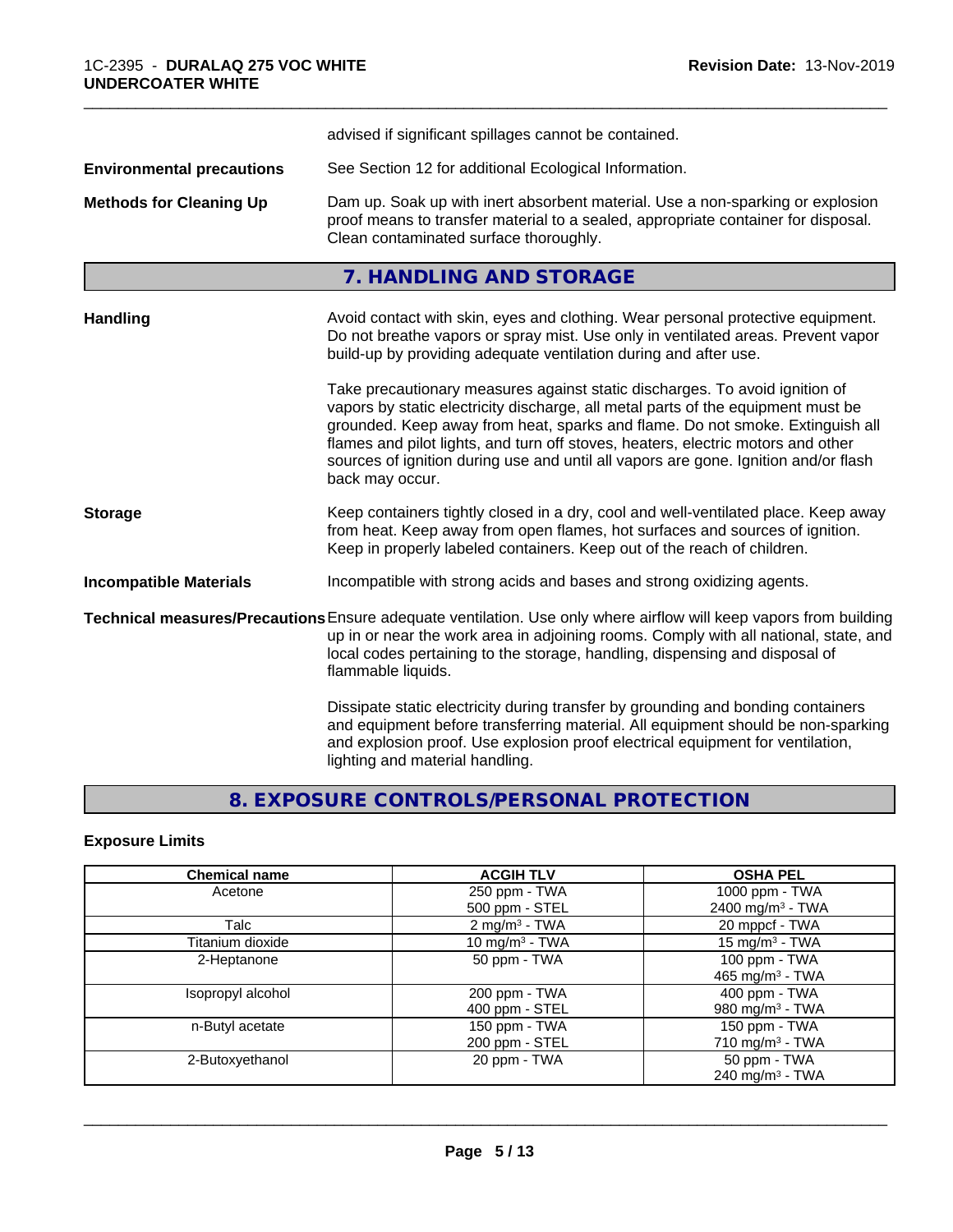|                     |                              | prevent or reduce skin absorption |
|---------------------|------------------------------|-----------------------------------|
| Toluene             | 20 ppm - TWA                 | 200 ppm - TWA                     |
|                     |                              | 300 ppm - Ceiling                 |
| Silica, crystalline | $0.025 \text{ mg/m}^3$ - TWA |                                   |
| Ethyl benzene       | 20 ppm - TWA                 | 100 ppm - TWA                     |
|                     |                              | 435 mg/m $3$ - TWA                |

**Legend**

ACGIH - American Conference of Governmental Industrial Hygienists Exposure Limits OSHA - Occupational Safety & Health Administration Exposure Limits N/E - Not Established

| Appropriate engineering<br>controls  |                                                                                                                                                                                                                                                                                                                                                                     |
|--------------------------------------|---------------------------------------------------------------------------------------------------------------------------------------------------------------------------------------------------------------------------------------------------------------------------------------------------------------------------------------------------------------------|
| <b>Engineering Measures</b>          | Ensure adequate ventilation, especially in confined areas.                                                                                                                                                                                                                                                                                                          |
| <b>Personal Protective Equipment</b> |                                                                                                                                                                                                                                                                                                                                                                     |
| <b>Eye/Face Protection</b>           | Safety glasses with side-shields. If splashes are likely to occur, wear:. Tightly<br>fitting safety goggles.                                                                                                                                                                                                                                                        |
| <b>Skin Protection</b>               | Long sleeved clothing. Protective gloves.                                                                                                                                                                                                                                                                                                                           |
| <b>Respiratory Protection</b>        | Use only with adequate ventilation. In operations where exposure limits are<br>exceeded, use a NIOSH approved respirator that has been selected by a<br>technically qualified person for the specific work conditions. When spraying the<br>product or applying in confined areas, wear a NIOSH approved respirator<br>specified for paint spray or organic vapors. |
| <b>Hygiene Measures</b>              | Avoid contact with skin, eyes and clothing. Remove and wash contaminated<br>clothing before re-use. Wash thoroughly after handling.                                                                                                                                                                                                                                 |

# **9. PHYSICAL AND CHEMICAL PROPERTIES**

| Appearance                        | liquid                   |
|-----------------------------------|--------------------------|
| <b>Odor</b>                       | solvent                  |
| <b>Odor Threshold</b>             | No information available |
| Density (Ibs/gal)                 | $9.7 - 9.8$              |
| <b>Specific Gravity</b>           | $1.16 - 1.18$            |
| рH                                | No information available |
| Viscosity (cps)                   | No information available |
| Solubility(ies)                   | No information available |
| <b>Water solubility</b>           | No information available |
| <b>Evaporation Rate</b>           | No information available |
| Vapor pressure                    | No information available |
| Vapor density                     | No information available |
| Wt. % Solids                      | $45 - 55$                |
| Vol. % Solids                     | $25 - 35$                |
| Wt. % Volatiles                   | $45 - 55$                |
| Vol. % Volatiles                  | $65 - 75$                |
| <b>VOC Regulatory Limit (g/L)</b> | < 275                    |
| <b>Boiling Point (°F)</b>         | 136                      |
| <b>Boiling Point (°C)</b>         | 58                       |
| Freezing point (°F)               | No information available |
| <b>Freezing Point (°C)</b>        | No information available |
| Flash point (°F)                  | 3.0                      |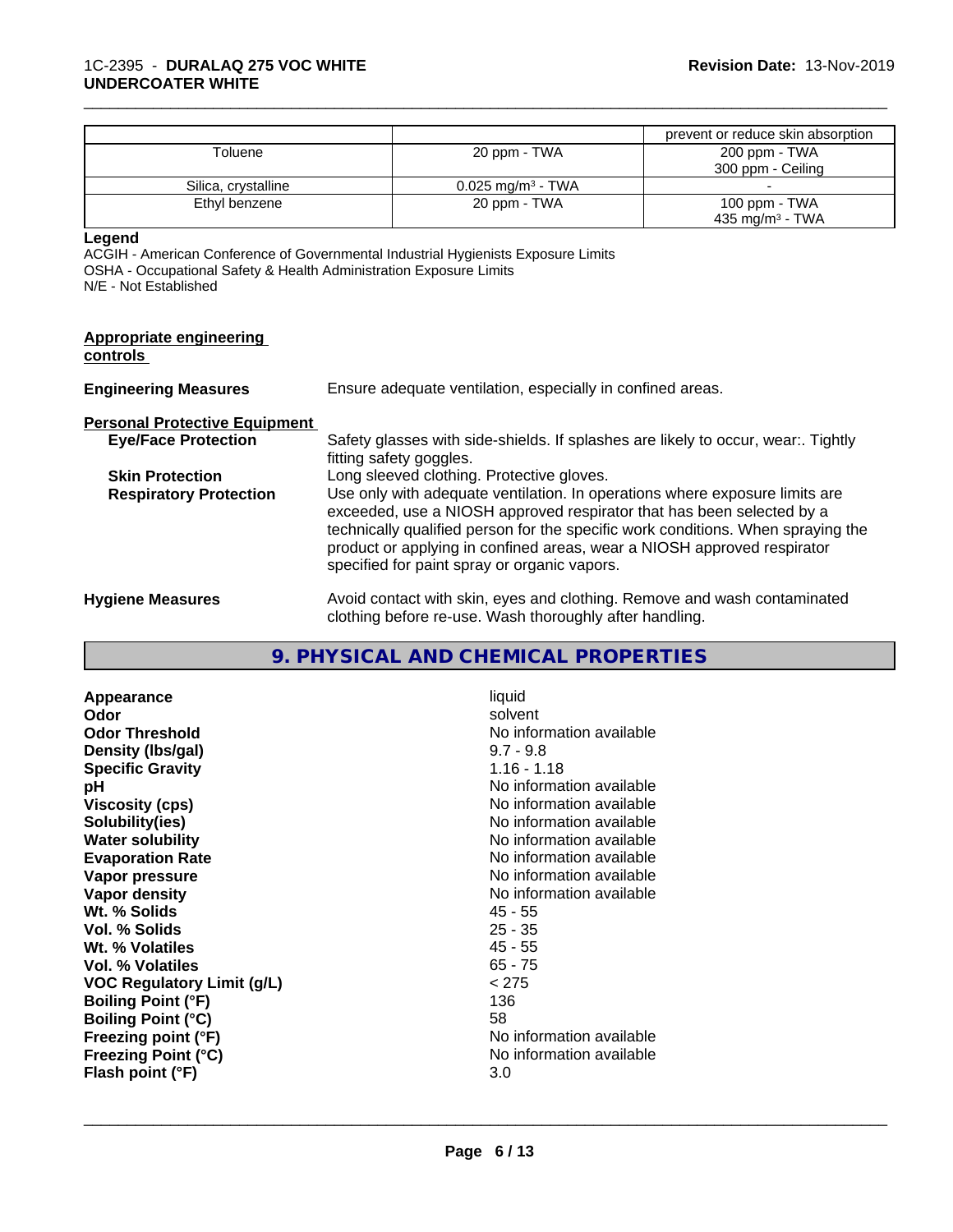#### 1C-2395 - **DURALAQ 275 VOC WHITE UNDERCOATER WHITE**

#### **Flash Point (°C)** -16.1<br> **Method** PMCC **Method** PMCC **Flammability (solid, gas)**<br> **Commability limit:**<br>
Upper flammability limit:<br>
Wo information available **Upper flammability limit:**<br> **Lower flammability limit:**<br>
No information available<br>
No information available **Lower flammability limit:**<br> **Autoignition Temperature (°F)**<br>
Mo information available<br>
No information available Autoignition Temperature (°F)<br>
Autoignition Temperature (°C)<br>
No information available **Autoignition Temperature (°C)**<br> **Decomposition Temperature (°F)** No information available **Decomposition Temperature (°F)**<br> **Decomposition Temperature (°C)**<br>
No information available **Decomposition Temperature (°C) Partition coefficient Contract Contract Contract Contract Contract Contract Contract Contract Contract Contract Contract Contract Contract Contract Contract Contract Contract Contract Contract Contract Contract Contract**

\_\_\_\_\_\_\_\_\_\_\_\_\_\_\_\_\_\_\_\_\_\_\_\_\_\_\_\_\_\_\_\_\_\_\_\_\_\_\_\_\_\_\_\_\_\_\_\_\_\_\_\_\_\_\_\_\_\_\_\_\_\_\_\_\_\_\_\_\_\_\_\_\_\_\_\_\_\_\_\_\_\_\_\_\_\_\_\_\_\_\_\_\_

# **10. STABILITY AND REACTIVITY**

| <b>Reactivity</b>                       | No data available                                                                                                         |
|-----------------------------------------|---------------------------------------------------------------------------------------------------------------------------|
| <b>Chemical Stability</b>               | Stable under normal conditions. Hazardous polymerisation<br>does not occur.                                               |
| <b>Conditions to avoid</b>              | Keep away from open flames, hot surfaces, static<br>electricity and sources of ignition. Sparks. Elevated<br>temperature. |
| <b>Incompatible Materials</b>           | Incompatible with strong acids and bases and strong<br>oxidizing agents.                                                  |
| <b>Hazardous Decomposition Products</b> | Thermal decomposition can lead to release of irritating<br>gases and vapors.                                              |
| Possibility of hazardous reactions      | None under normal conditions of use.                                                                                      |

**11. TOXICOLOGICAL INFORMATION**

| Information on likely routes of exposure<br>Eye contact, skin contact and inhalation.<br><b>Acute Toxicity</b><br>Repeated or prolonged exposure to organic solvents may lead to permanent brain<br><b>Product Information</b><br>and nervous system damage. Intentional misuse by deliberately concentrating and<br>inhaling vapors may be harmful or fatal. |
|---------------------------------------------------------------------------------------------------------------------------------------------------------------------------------------------------------------------------------------------------------------------------------------------------------------------------------------------------------------|
| <b>Principal Routes of Exposure</b><br>Symptoms related to the physical, chemical and toxicological characteristics                                                                                                                                                                                                                                           |
|                                                                                                                                                                                                                                                                                                                                                               |
|                                                                                                                                                                                                                                                                                                                                                               |
|                                                                                                                                                                                                                                                                                                                                                               |
|                                                                                                                                                                                                                                                                                                                                                               |
| No information available<br><b>Symptoms</b>                                                                                                                                                                                                                                                                                                                   |
| Delayed and immediate effects as well as chronic effects from short and long-term exposure                                                                                                                                                                                                                                                                    |
| Contact with eyes may cause irritation.<br>Eye contact<br>May cause skin irritation and/or dermatitis. Prolonged skin contact may defat the<br><b>Skin contact</b><br>skin and produce dermatitis.                                                                                                                                                            |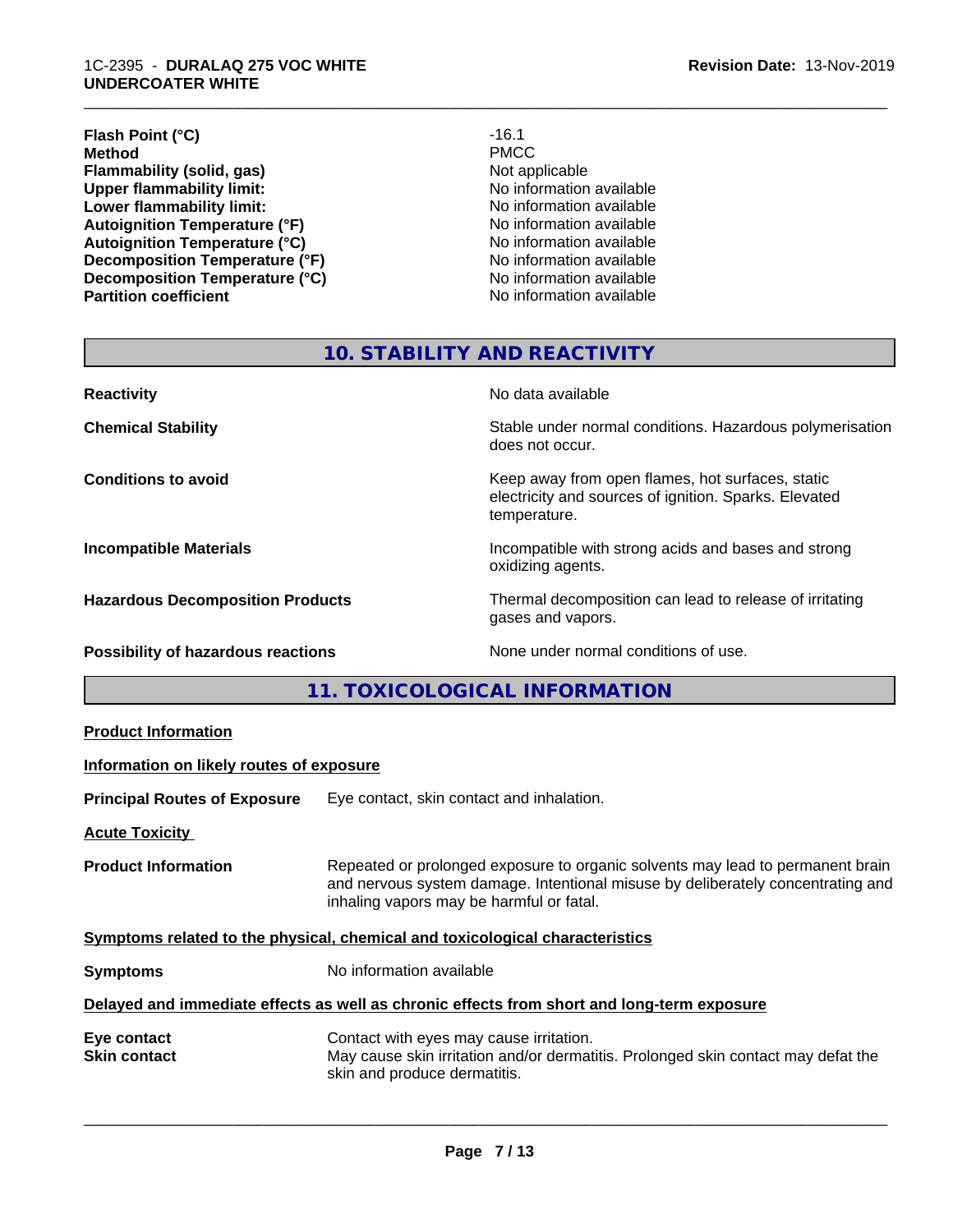| Ingestion                       | Harmful if swallowed. Ingestion may cause irritation to mucous membranes. Small<br>amounts of this product aspirated into the respiratory system during ingestion or<br>vomiting may cause mild to severe pulmonary injury, possibly progressing to<br>death. |
|---------------------------------|---------------------------------------------------------------------------------------------------------------------------------------------------------------------------------------------------------------------------------------------------------------|
| <b>Inhalation</b>               | Harmful by inhalation. High vapor / aerosol concentrations are irritating to the<br>eyes, nose, throat and lungs and may cause headaches, dizziness, drowsiness,<br>unconsciousness, and other central nervous system effects.                                |
| <b>Sensitization</b>            | No information available                                                                                                                                                                                                                                      |
| <b>Neurological Effects</b>     | No information available.                                                                                                                                                                                                                                     |
| <b>Mutagenic Effects</b>        | No information available.                                                                                                                                                                                                                                     |
| <b>Reproductive Effects</b>     | May damage fertility or the unborn child.                                                                                                                                                                                                                     |
| <b>Developmental Effects</b>    | No information available.                                                                                                                                                                                                                                     |
| <b>Target organ effects</b>     | No information available.                                                                                                                                                                                                                                     |
| <b>STOT - repeated exposure</b> | Causes damage to organs through prolonged or repeated exposure if inhaled.<br>May cause disorder and damage to the. liver. kidney. spleen. blood.                                                                                                             |
| <b>STOT - single exposure</b>   | May cause disorder and damage to the. Respiratory system. Central nervous<br>system.                                                                                                                                                                          |
| Other adverse effects           | No information available.                                                                                                                                                                                                                                     |
| <b>Aspiration Hazard</b>        | May be harmful if swallowed and enters airways. Small amounts of this product<br>aspirated into the respiratory system during ingestion or vomiting may cause mild<br>to severe pulmonary injury, possibly progressing to death.                              |

# **Numerical measures of toxicity**

# **The following values are calculated based on chapter 3.1 of the GHS document**

| <b>ATEmix (oral)</b>                 | 7673 mg/ka |
|--------------------------------------|------------|
| <b>ATEmix (dermal)</b>               | 7083 mg/kg |
| <b>ATEmix (inhalation-dust/mist)</b> | 157.8 ma/L |
| <b>ATEmix (inhalation-vapor)</b>     | 351 mg/L   |

### **Component Information**

| Chemical name                        | Oral LD50             | Dermal LD50                                       | Inhalation LC50                       |
|--------------------------------------|-----------------------|---------------------------------------------------|---------------------------------------|
| Acetone<br>67-64-1                   | $= 5800$ mg/kg (Rat)  |                                                   | $= 50100$ mg/m <sup>3</sup> (Rat) 8 h |
| Titanium dioxide<br>13463-67-7       | > 10000 mg/kg (Rat)   |                                                   |                                       |
| cellulose, nitrate<br>9004-70-0      | 5 g/kg (Rat)          |                                                   |                                       |
| 2-Heptanone<br>$110 - 43 - 0$        | $= 1600$ mg/kg (Rat)  | $= 12.6$ mL/kg (Rabbit) = 12600<br>µL/kg (Rabbit) | > 2000 ppm (Rat) 4 h                  |
| Isopropyl alcohol<br>67-63-0         | $= 1870$ mg/kg (Rat)  | $= 4059$ mg/kg (Rabbit)                           | $= 72600$ mg/m <sup>3</sup> (Rat) 4 h |
| n-Butyl acetate<br>123-86-4          | $= 10768$ mg/kg (Rat) | $> 17600$ mg/kg (Rabbit)                          |                                       |
| Butyl benzyl phthalate<br>85-68-7    | $= 2330$ mg/kg (Rat)  | $= 6700$ mg/kg (Rat)                              | $> 6.7$ mg/L (Rat) 4 h                |
| Soybean oil, epoxidized<br>8013-07-8 | $= 40$ g/kg (Rat)     | > 20 mL/kg (Rabbit)                               |                                       |
| 2-Butoxyethanol<br>111-76-2          | $= 1300$ mg/kg (Rat)  | $>$ 2000 mg/kg (Rabbit)                           | $>$ 4.9 mg/L (Rat) 3H                 |
| Toluene<br>108-88-3                  | $= 2600$ mg/kg (Rat)  | $= 12000$ mg/kg (Rabbit)                          | $= 12.5$ mg/L (Rat) 4 h               |
| Silica, crystalline<br>14808-60-7    | $= 500$ mg/kg (Rat)   |                                                   |                                       |
| Ethyl benzene                        | $=$ 3500 mg/kg (Rat)  | $= 15400$ mg/kg (<br>Rabbit)                      | $= 17.2$ mg/L (Rat) 4 h               |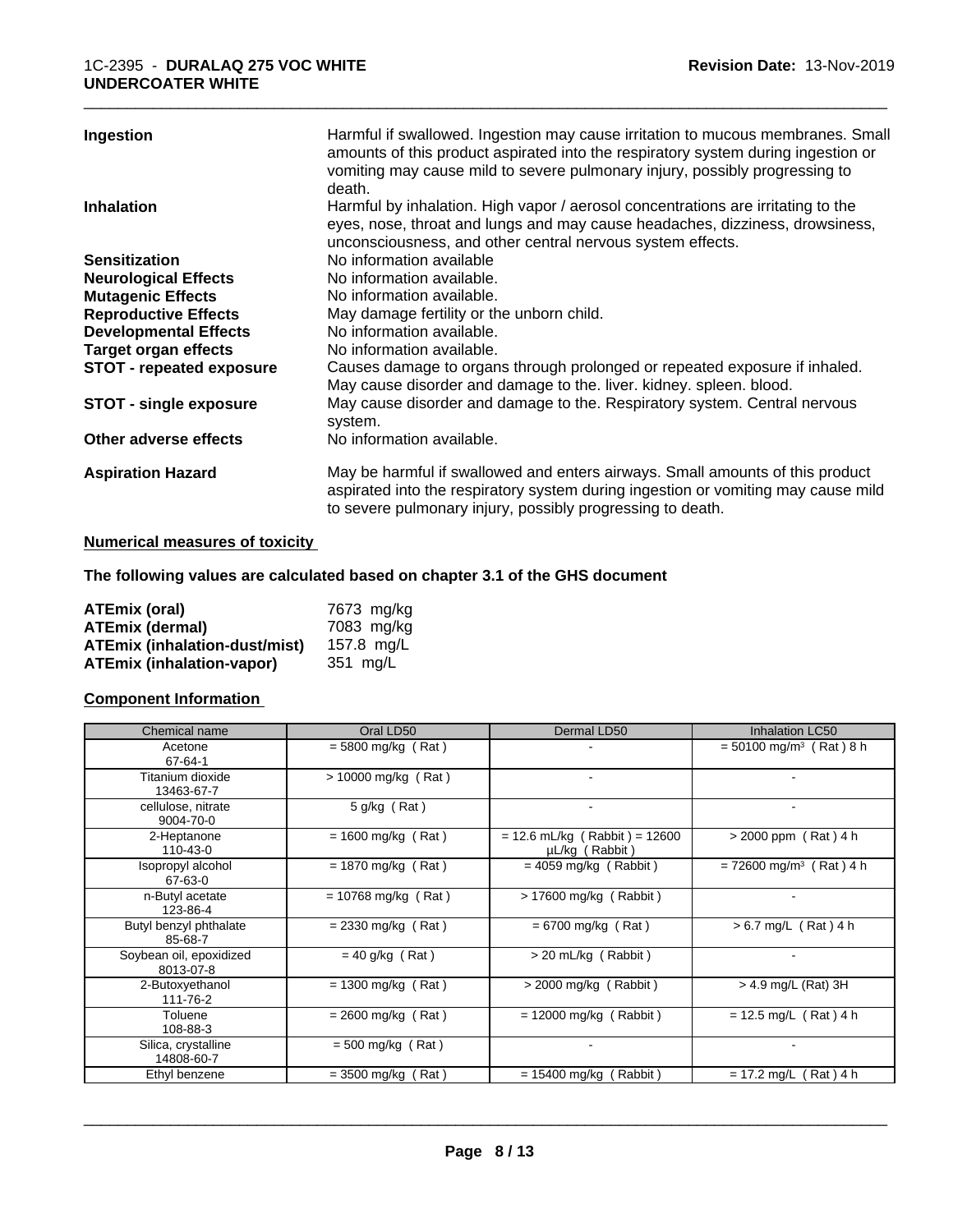| $100 - 41$<br>1 UUT |  |  |
|---------------------|--|--|

### **Carcinogenicity**

*The information below indicateswhether each agency has listed any ingredient as a carcinogen:.*

| <b>Chemical name</b> | <b>IARC</b>          | <b>NTP</b>  | <b>OSHA</b> |
|----------------------|----------------------|-------------|-------------|
|                      | 2B - Possible Human  |             | Listed      |
| Titanium dioxide     | Carcinogen           |             |             |
|                      | 1 - Human Carcinogen | Known Human | Listed      |
| Silica, crystalline  |                      | Carcinogen  |             |
|                      | 2B - Possible Human  |             | Listed      |
| <b>Ethyl benzene</b> | Carcinogen           |             |             |

• Crystalline Silica has been determined to be carcinogenic to humans by IARC (1) when in respirable form. Risk of cancer depends on duration and level of inhalation exposure to spray mist or dust from sanding the dried paint.

• Although IARC has classified titanium dioxide as possibly carcinogenic to humans (2B), their summary concludes: "No significant exposure to titanium dioxide is thought to occur during the use of products in which titanium dioxide is bound to other materials, such as paint."

#### **Legend**

IARC - International Agency for Research on Cancer NTP - National Toxicity Program OSHA - Occupational Safety & Health Administration

**12. ECOLOGICAL INFORMATION**

# **Ecotoxicity Effects**

The environmental impact of this product has not been fully investigated.

# **Product Information**

# **Acute Toxicity to Fish**

No information available

# **Acute Toxicity to Aquatic Invertebrates**

No information available

#### **Acute Toxicity to Aquatic Plants**

No information available

# **Persistence / Degradability**

No information available.

### **Bioaccumulation**

There is no data for this product.

# **Mobility in Environmental Media**

No information available.

#### **Ozone**

Not applicable

# **Component Information**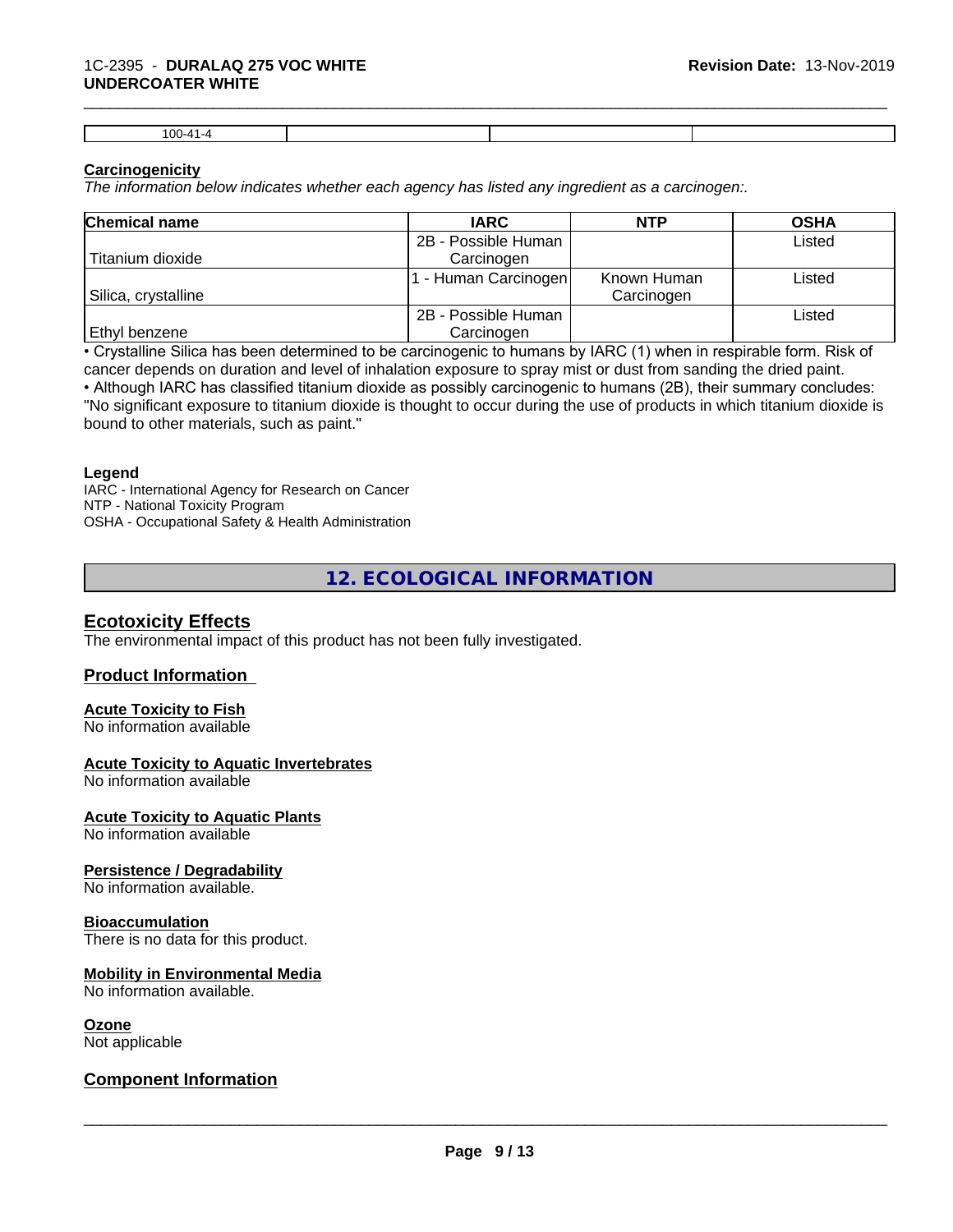## **Acute Toxicity to Fish**

Acetone LC50: 8300 (Bluegill - 96 hr.) mg/L Titanium dioxide  $LCS0:$  > 1000 mg/L (Fathead Minnow - 96 hr.) n-Butyl acetate LC50: 18 mg/L (Fathead Minnow - 96 hr.) 2-Butoxyethanol LC50: 1490 mg/L (Bluegill sunfish - 96 hr.) Ethyl benzene LC50: 12.1 mg/L (Fathead Minnow - 96 hr.)

#### **Acute Toxicity to Aquatic Invertebrates**

Acetone EC50: 12600 mg/L (Daphnia magna - 48 hr.) n-Butyl acetate EC50: 72.8 mg/L (Daphnia magna - 48 hr.) Ethyl benzene EC50: 1.8 mg/L (Daphnia magna - 48 hr.)

#### **Acute Toxicity to Aquatic Plants**

n-Butyl acetate EC50: 674.7 mg/L (Green algae (Scenedesmus subspicatus), 72 hrs.) Ethyl benzene EC50: 4.6 mg/L (Green algae (Scenedesmus subspicatus), 72 hrs.)

### **13. DISPOSAL CONSIDERATIONS**

\_\_\_\_\_\_\_\_\_\_\_\_\_\_\_\_\_\_\_\_\_\_\_\_\_\_\_\_\_\_\_\_\_\_\_\_\_\_\_\_\_\_\_\_\_\_\_\_\_\_\_\_\_\_\_\_\_\_\_\_\_\_\_\_\_\_\_\_\_\_\_\_\_\_\_\_\_\_\_\_\_\_\_\_\_\_\_\_\_\_\_\_\_

| <b>Waste Disposal Method</b>   | Dispose of in accordance with federal, state, and local regulations. Local<br>requirements may vary, consult your sanitation department or state-designated<br>environmental protection agency for more disposal options. |
|--------------------------------|---------------------------------------------------------------------------------------------------------------------------------------------------------------------------------------------------------------------------|
| <b>Empty Container Warning</b> | Emptied containers may retain product residue. Follow label warnings even after<br>container is emptied. Residual vapors may explode on ignition.                                                                         |

# **14. TRANSPORT INFORMATION**

| DOT<br><b>Proper Shipping Name</b><br><b>Hazard class</b><br>UN-No.<br><b>Packing Group</b><br><b>Description</b> | <b>PAINT</b><br>3<br>UN1263<br>Ш<br>UN1263, PAINT, 3, II |
|-------------------------------------------------------------------------------------------------------------------|----------------------------------------------------------|
| <b>ICAO/IATA</b>                                                                                                  | Contact the preparer for further information.            |
| <b>IMDG/IMO</b>                                                                                                   | Contact the preparer for further information.            |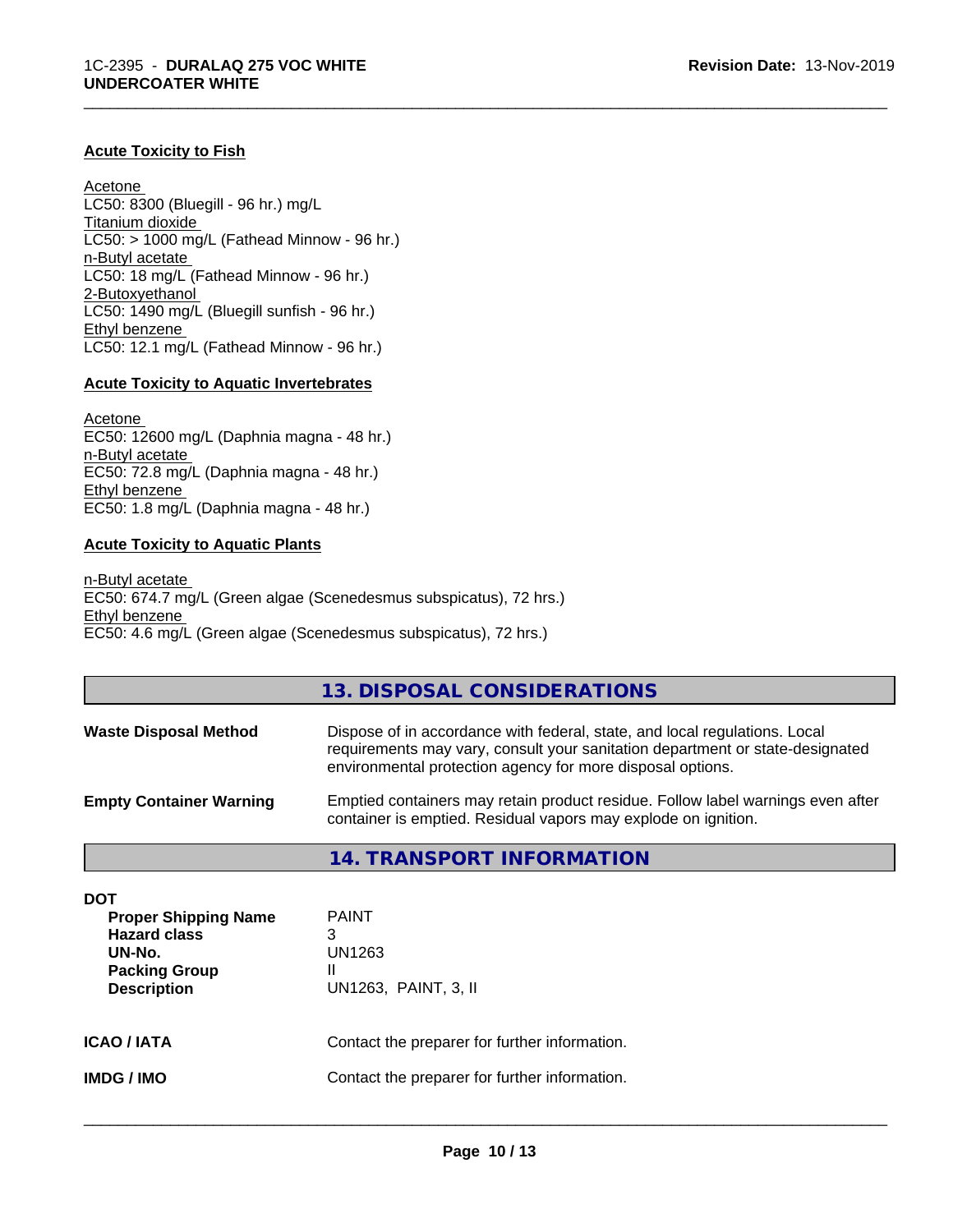# **15. REGULATORY INFORMATION**

\_\_\_\_\_\_\_\_\_\_\_\_\_\_\_\_\_\_\_\_\_\_\_\_\_\_\_\_\_\_\_\_\_\_\_\_\_\_\_\_\_\_\_\_\_\_\_\_\_\_\_\_\_\_\_\_\_\_\_\_\_\_\_\_\_\_\_\_\_\_\_\_\_\_\_\_\_\_\_\_\_\_\_\_\_\_\_\_\_\_\_\_\_

# **International Inventories**

| <b>TSCA: United States</b> | Yes - All components are listed or exempt. |
|----------------------------|--------------------------------------------|
| <b>DSL: Canada</b>         | Yes - All components are listed or exempt. |

### **Federal Regulations**

#### **SARA 311/312 hazardous categorization**

| Acute health hazard               | Yes |
|-----------------------------------|-----|
| Chronic Health Hazard             | Yes |
| Fire hazard                       | Yes |
| Sudden release of pressure hazard | Nο  |
| Reactive Hazard                   | N٥  |

### **SARA 313**

Section 313 of Title III of the Superfund Amendments and Reauthorization Act of 1986 (SARA). This product contains a chemical or chemicals which are subject to the reporting requirements of the Act and Title 40 of the Code of Federal Regulations, Part 372:

| <b>Chemical name</b> | CAS No.  | Weight-%    | <b>CERCLA/SARA 313</b>     |
|----------------------|----------|-------------|----------------------------|
|                      |          |             | (de minimis concentration) |
| Isopropyl alcohol    | 67-63-0  | 1 - 5       |                            |
| Ethyl benzene        | 100-41-4 | $0.1 - 0.5$ | 0.1                        |

**Clean Air Act,Section 112 Hazardous Air Pollutants (HAPs) (see 40 CFR 61)** This product contains the following HAPs:

| <b>Chemical name</b> | CAS No.  | Weight-%    | <b>Hazardous Air Pollutant</b><br>(HAP) |
|----------------------|----------|-------------|-----------------------------------------|
| $\tau$ oluene        | 108-88-3 | $0.1 - 0.5$ | Listed                                  |
| Ethyl benzene        | 100-41-4 | $0.1 - 0.5$ | ∟isted                                  |

## **US State Regulations**

### **California Proposition 65**

**AN** WARNING: Cancer and Reproductive Harm– www.P65warnings.ca.gov

#### **State Right-to-Know**

| <b>Chemical name</b> | <b>Massachusetts</b> | <b>New Jersey</b> | Pennsylvania |
|----------------------|----------------------|-------------------|--------------|
| Acetone              |                      |                   |              |
| Talc                 |                      |                   |              |
| Titanium dioxide     |                      |                   |              |
| cellulose, nitrate   |                      |                   |              |
| 2-Heptanone          |                      |                   |              |
| Isopropyl alcohol    |                      |                   |              |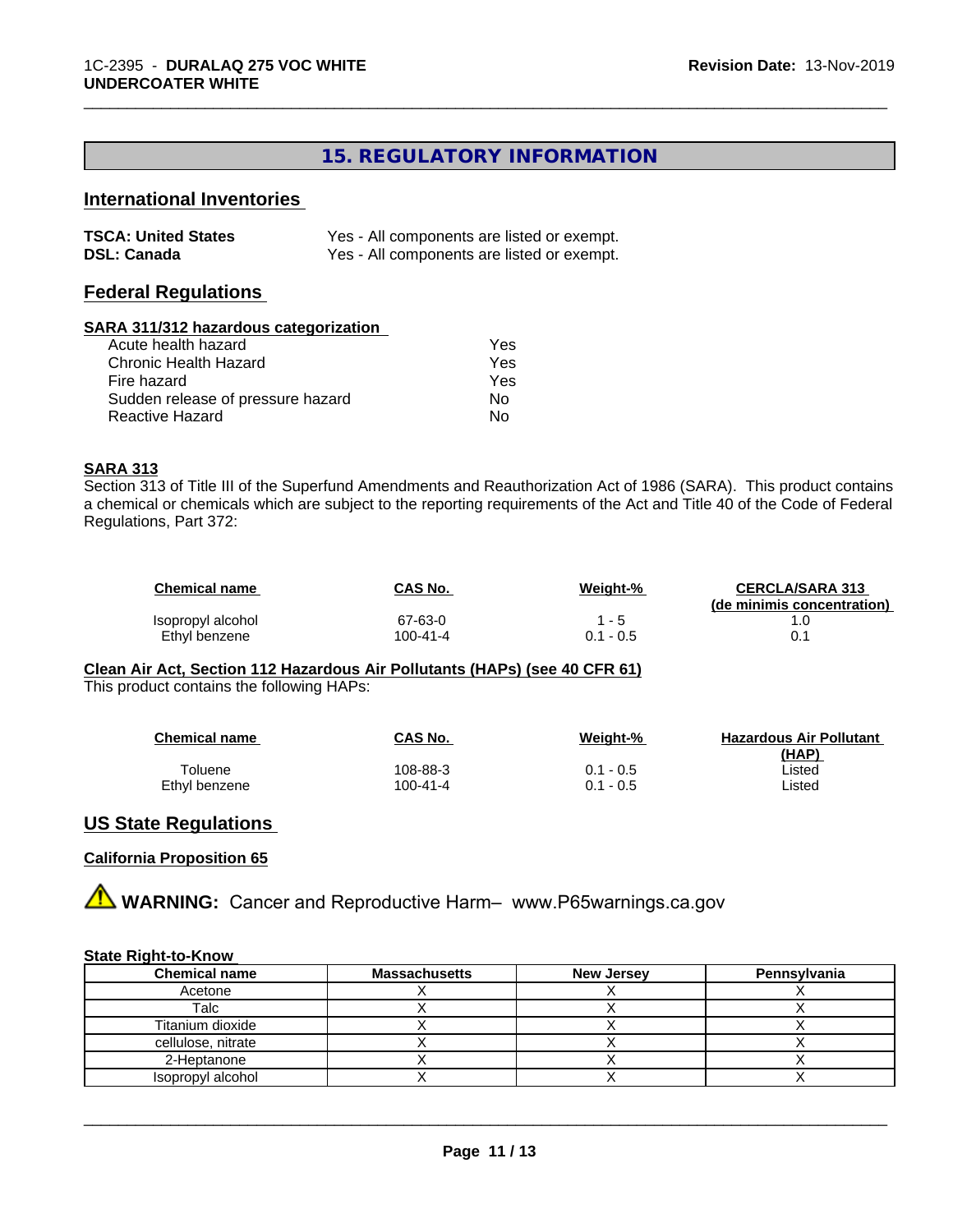| n-Butyl acetate        |  |  |
|------------------------|--|--|
| Butyl benzyl phthalate |  |  |
| 2-Butoxyethanol        |  |  |
| Silica, crystalline    |  |  |

#### **Legend**

X - Listed

# **16. OTHER INFORMATION**

| HMIS | Health: $2^*$ | <b>Flammability: 3</b> | <b>Reactivity: 0 PPE: -</b> |  |
|------|---------------|------------------------|-----------------------------|--|

### **HMIS Legend**

- 0 Minimal Hazard
- 1 Slight Hazard
- 2 Moderate Hazard
- 3 Serious Hazard
- 4 Severe Hazard
- \* Chronic Hazard

*Note: The PPE rating has intentionally been left blank. Choose appropriate PPE that will protect employees from the hazards the material will present under the actual normal conditions of use.* X - Consult your supervisor or S.O.P. for "Special" handling instructions.

*Caution: HMISÒ ratings are based on a 0-4 rating scale, with 0 representing minimal hazards or risks, and 4 representing significant hazards or risks. Although HMISÒ ratings are not required on MSDSs under 29 CFR 1910.1200, the preparer, has chosen to provide them. HMISÒ ratings are to be used only in conjunction with a fully implemented HMISÒ program by workers who have received appropriate HMISÒ training. HMISÒ is a registered trade and service mark of the NPCA. HMISÒ materials may be purchased exclusively from J. J. Keller (800) 327-6868.*

 **WARNING!** If you scrape, sand, or remove old paint, you may release lead dust. LEAD IS TOXIC. EXPOSURE TO LEAD DUST CAN CAUSE SERIOUS ILLNESS, SUCH AS BRAIN DAMAGE, ESPECIALLY IN CHILDREN. PREGNANT WOMEN SHOULD ALSO AVOID EXPOSURE. Wear a NIOSH approved respirator to control lead exposure. Clean up carefully with a HEPA vacuum and a wet mop. Before you start, find out how to protect yourself and your family by contacting the National Lead Information Hotline at 1-800-424-LEAD or log on to www.epa.gov/lead.

| <b>Prepared By</b>                               | <b>Product Stewardship Department</b><br>Benjamin Moore & Co.<br>101 Paragon Drive<br>Montvale, NJ 07645<br>800-225-5554 |  |
|--------------------------------------------------|--------------------------------------------------------------------------------------------------------------------------|--|
| <b>Revision Date:</b><br><b>Revision Summary</b> | 13-Nov-2019<br>Not available                                                                                             |  |

Disclaimer

The information contained herein is presented in good faith and believed to be accurate as of the effective date shown above. This information is furnished without warranty of any kind. Employers should use this information only as a **supplement to other information gathered by them and must make independent determination of suitability and** completeness of information from all sources to assure proper use of these materials and the safety and health of employees. Any use of this data and information must be determined by the user to be in accordance with applicable **federal, provincial, and local laws and regulations.**